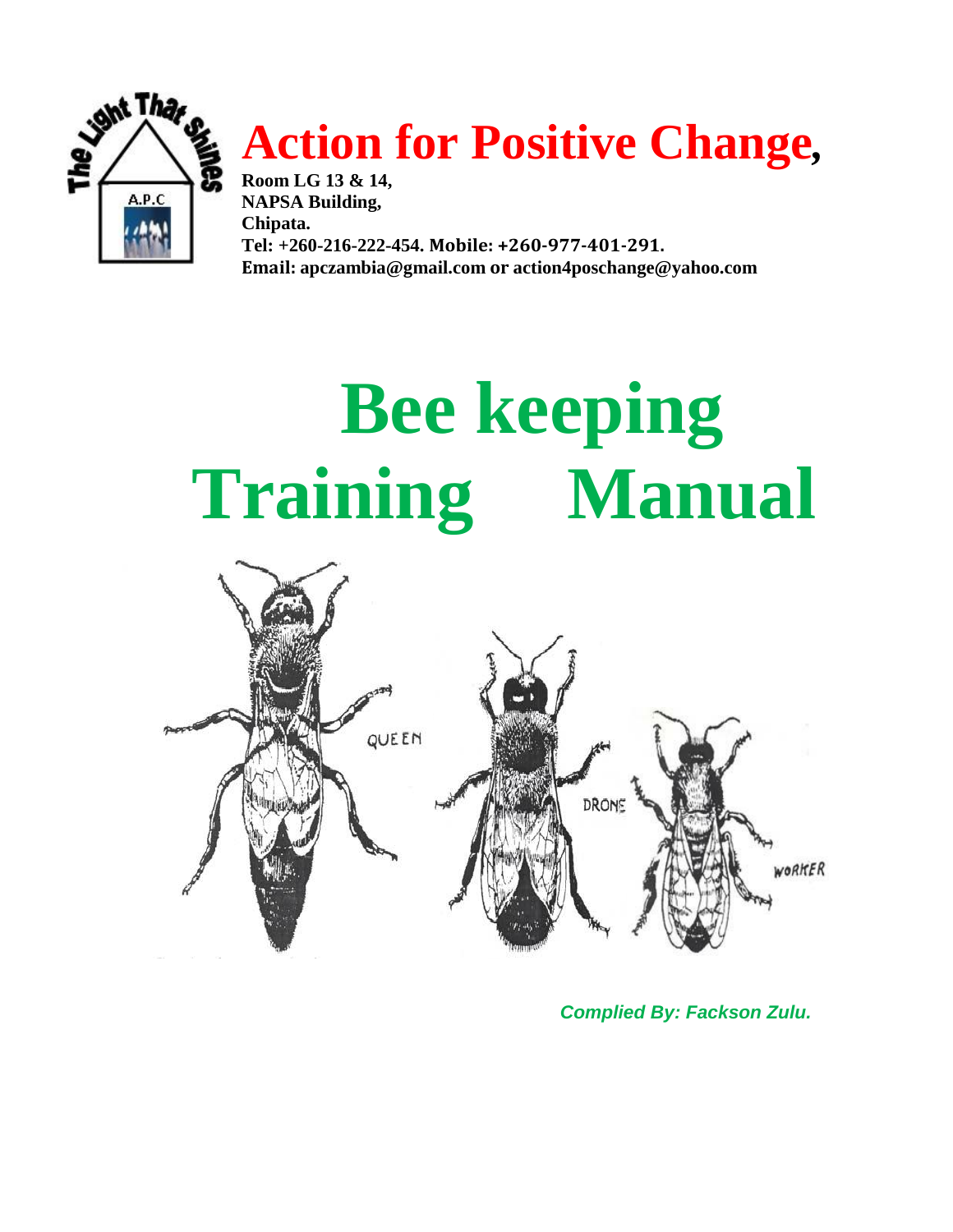| Title Page No.                               |           |
|----------------------------------------------|-----------|
| <b>SECTION1.</b>                             | $\cdot$ 2 |
|                                              |           |
|                                              |           |
|                                              |           |
|                                              |           |
|                                              |           |
|                                              |           |
|                                              |           |
| <b>SECTION5</b>                              |           |
|                                              |           |
|                                              |           |
| PROCESSING AND EXTRACTION OF HONEY AND WAX17 |           |
|                                              |           |
| <b>BEEKEEPING</b>                            |           |
|                                              |           |
| <b>SECTION8</b>                              | .20       |
|                                              |           |

#### **Contents**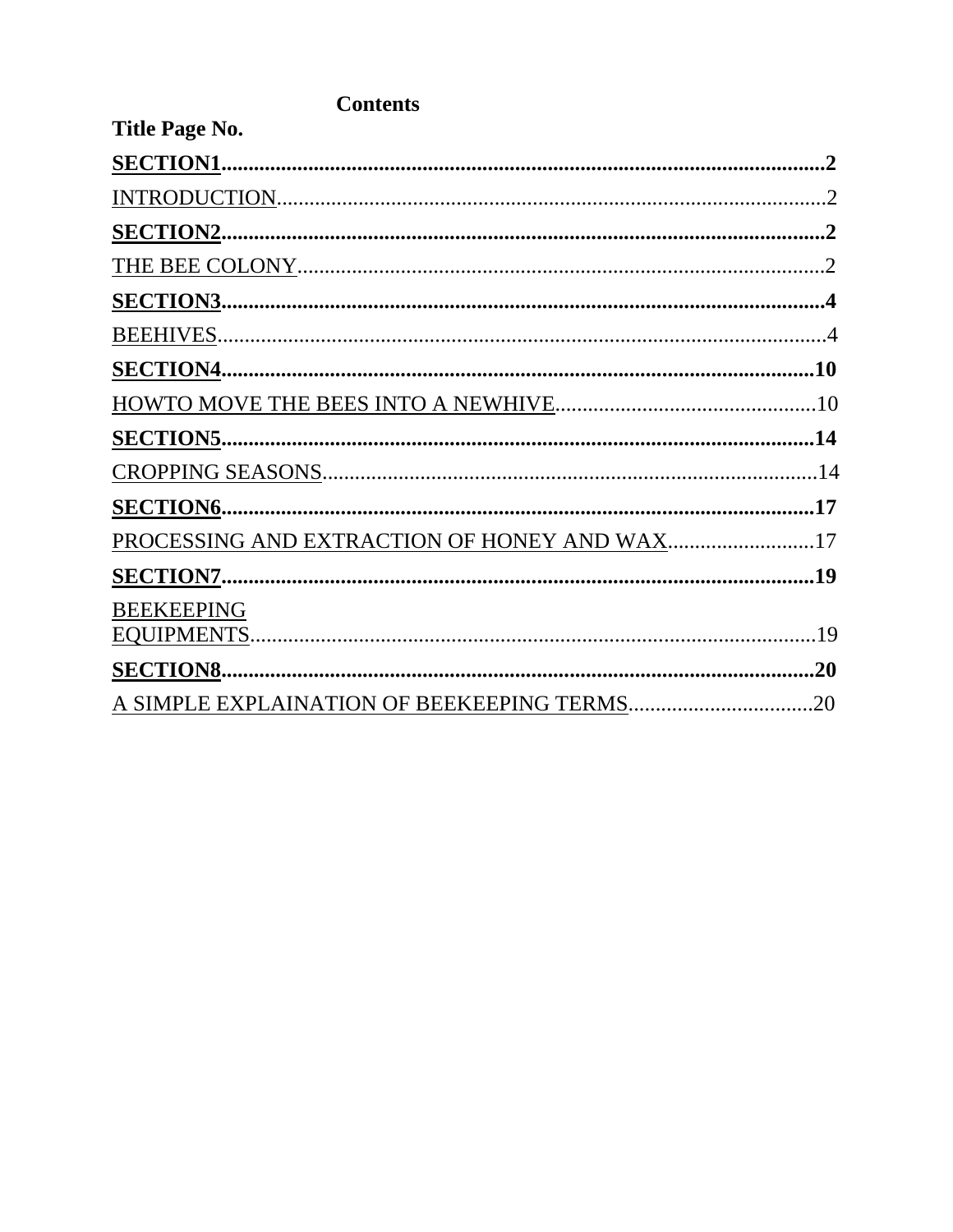#### **SECTION 1**

#### **Introduction**

There is one livelihood skill which when started can continuously give the rural community income and food at least twice in a year. Its potential as a business is yet to be realised especially for groups wishing to start up small-scale business. It even benefits the environment and food crops being grown by the farmers. The demand for its product never ceases but keeps on increasing both locally and internationally. That livelihood skill is **beekeeping**.

Honey continues to command good prices. There is a market for beeswax and beekeepers can also trade in bees themselves particularly *queens*. Other hive products that can be exploited are *pollination services, royal jelly, and bee venom.* 

Aciton for Positive Change helps rural community in offering alternative sources of income and food. We are vigorously pursuing beekeeping in Chipata, Katete, Mambwe, Vubwi and Chadiza Districts in the Eastern Province and Mansa District in Luapula Province of Zambia by providing boxes (modern) and other beekeeping equipments.

Good management of hives is critical to the increase of honey yields. Therefore, for successful management, beekeepers must understand the bee biology and their behaviour. This guide contains practical information that is highly useful to the beekeeping groups.

#### **SECTION 2**

#### **THE BEE COLONY**

Honey bees live in a home of wax comb. These six-sided wax cells are very strong and house the brood (immature bees) during development and provide storage space for honey and pollen.

In nature bees usually live in a sheltered cavity, such as a hollow tree or rock crevice. The colony is composed of a queen, drones, and workers.



*The queen, drone and worker bee.*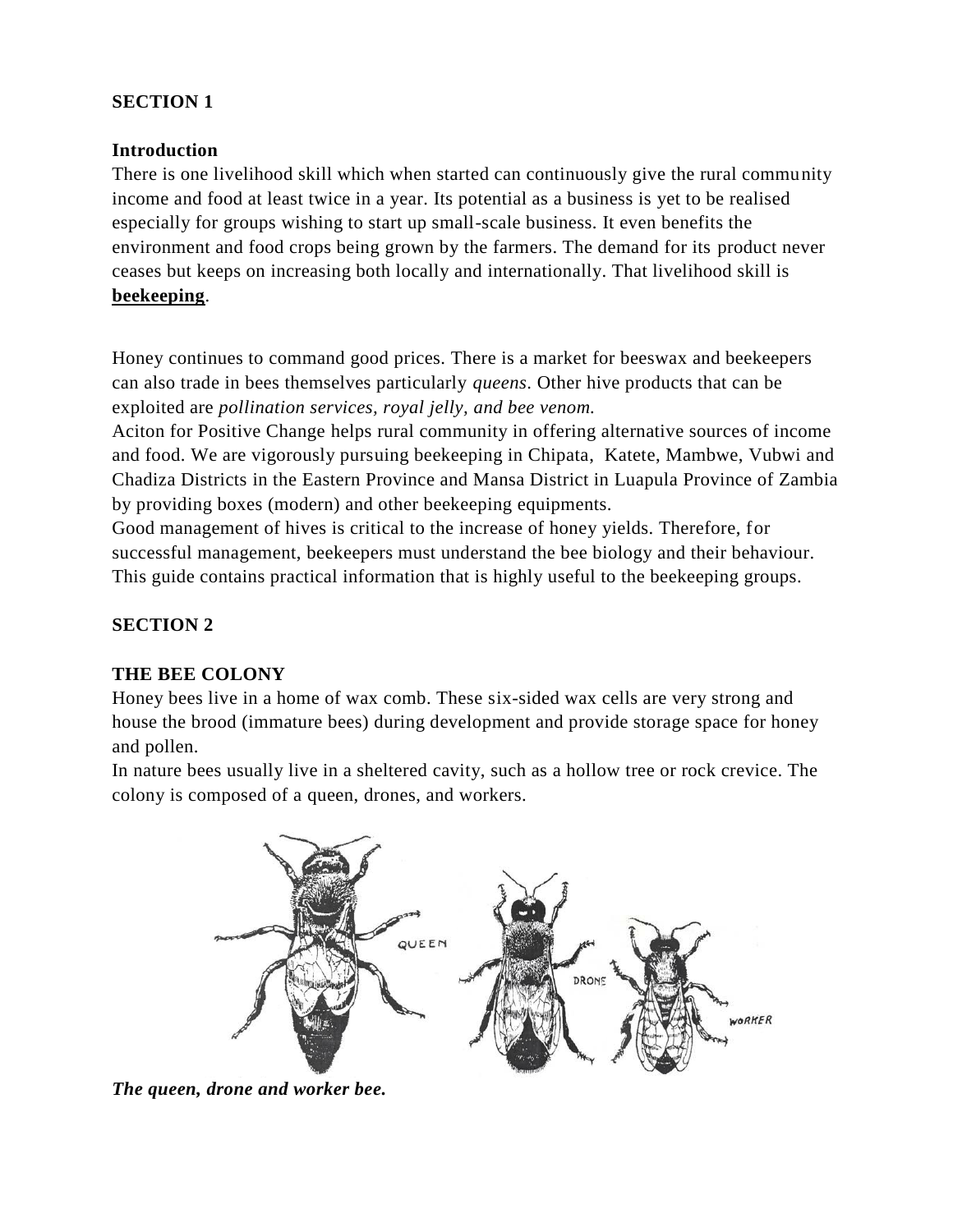#### **The Queen**

There is only one queen bee in the colony (family). As mother of the colony, her purpose in life is to lay eggs. She may lay several hundred eggs (approximately 2000) in one day. These eggs may hatch into drones (males), workers, or new queens. The queen can determine type of egg she is going to lay. She lays only the type that she feels the colony needs.

It takes sixteen days for queen to develop from an egg into an adult. About the seventh day after hatching, the queen flies from the hive and mates with one or more drones. This is the only time in her life that the queen mates, though she may live four to five years. The queen is larger than the worker and longer than the drone. Her wings are shorter in proportion to her body length than those of the drone or worker. She has a long tapering abdomen. When undisturbed, a mated, laying queen will usually be found on or near the comb containing the eggs in the hive.

#### **The Drone**

The number of drone bees in a colony varies seasonally. There may be none when the bees have little food, but up to 1000 during the honey collecting season. When the honey season is over and food and water become scarce, the drones are expelled from the hive. It takes 24 days for drone to develop from an egg into an adult. The drone does not work in the hive. The duty of the drone that is only male in the hive is to mate the queen and it dies after mating with her.

Drones are larger and fatter than the queen or the workers. Their bodies are not long as the queen's. The drone has a short tongue he uses to take food from workers and from stored honey in the hive. He does not have legs fit to carry pollen and he is unable to produce wax. He has no stinger to defend himself.

#### **The worker**

There are 5,000 to 75,000 worker bees in a colony. They do the entire house and field work. Some workers go out of the hive to bring in water, pollen, nectar, and propolis (bee glue). Other workers remain in the hive to guard against the enemies. Still others clean the hive, build wax comb, nurse the young, and control the temperature of the hive. Workers eat honey to produce heat in cold weather and fan their wings to keep the hive cool in the hot weather.

It takes 21 days for a worker to grow from an egg into an adult. During the honey-collecting period, workers have special legs equipped with pollen baskets. They also have glands that produce wax and the scent necessary for carrying out their many duties. Workers are smaller than either the drones or the queen. They have the stinger which when it stings the stinger remains behind and the bee dies.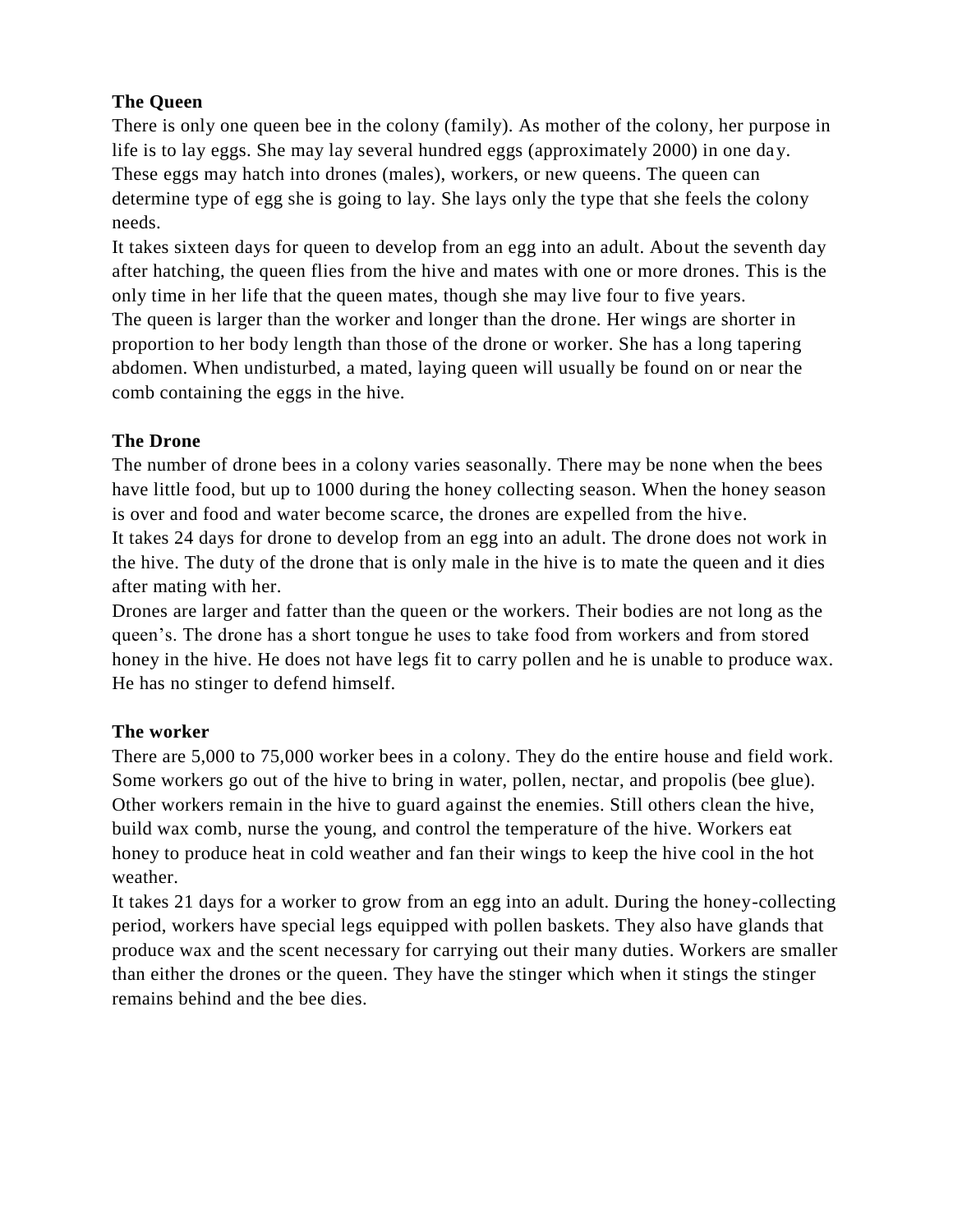#### **SECTION 3**

#### **BEEHIVES**

Bark hives are the most common hives used in most areas. However, this manual does not encourage bark hive because of it is very destructive to trees, but it provides alternatives by using the wooden hives.

To make your own Top bar hive, follow the plans and dimensions in this manual. We emphasise that you keep exactly the same measurements as described here if they are to fit well together.

#### **Top Bar Hives**

Top bar hives are long boxes carrying a number of slats on top (top bars). The bees are expected to build one comb down from each top bar.

Top bar hives have the following advantages:

- 1. The only exact measurements required in construction are those of the top bar itself. Other measurements are not to critical, so that hives can be made with simple tools from relatively cheap local materials.
- 2. *The size of the hive can vary to suit local conditions.*
- 3. Every comb is accessible without removing the others. This one-bar-at-a-time technique causes fewer disturbances to the colony and greatly reduces the number of bees flying around when the hive is open.
- 4. *The brood can be inspected easily, which gives the beekeeper real control over the management of the hive.*
- 5. The beekeeper can judge the exact time when combs are ready for honey-harvesting without disturbing the brood. The honey is also of high quality as the combs can be selected to be free of pollen and brood.
- 6. The top bar hive makes it possible to gather good quality beeswax for which there is always a ready market.
- 7. *No lifting is required other than the combs. The top bar hive can be managed by those who cannot lift heavy weights.*
- 8. All top bars are at the same level, which can be chosen to suit the individual.
- 9. If there are predators, hives can be suspended by wires above the ground at a height convenient for operation.
- 10. *The better management technique promoted by these hives help protect, preserve and increase the bee population. This then benefits the economy through increased pollination as well as honey and wax production.*

#### **How to make top-bar hives**

A hive can be made of any wood providing it is:

- Not warped or twisted
- Resistant to the rotting effects of sun and rain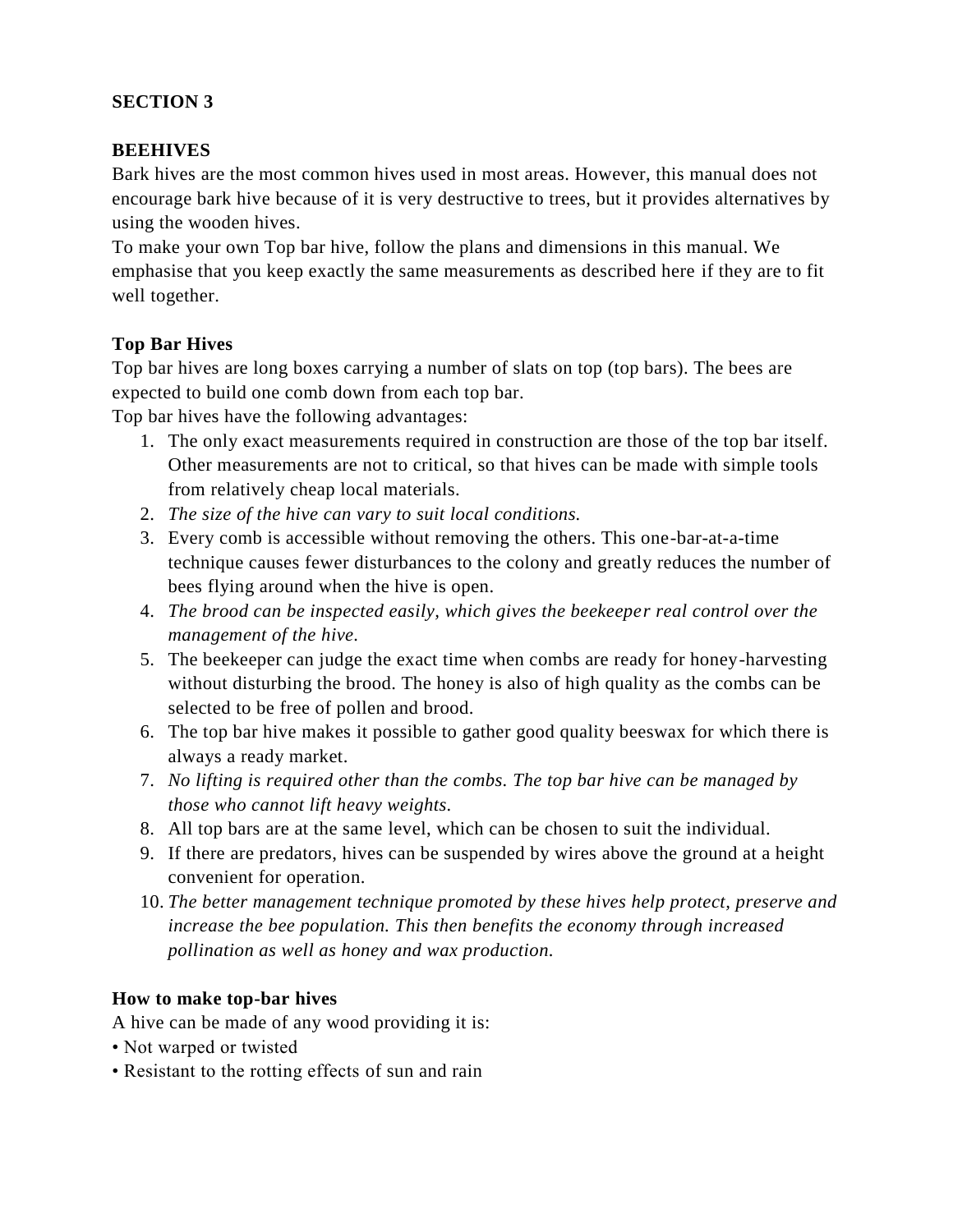• Very few woods are termite proof and so all hives have to be protected from termite attack.

The hive itself consists of just six parts the measurements that are not critical and hence construction does not require highly skilled labour.

In the wild, bees develop their comb downwards in a gentle curve. Therefore, the sides of the hive need to be at an angle which approximates this curve. This limits the inclination of the bees to attach the comb to the side walls.

The top bars themselves do require critical measurements and uniformity. The bar must be 33mm wide. This is important as the tropical honey bee builds a comb which has a thickness of 25mm. The comb is attached to the centre of the bar thus leaving a space of 3.5mm on each side. When two neighbouring top bars develop combs the gap is 7mm (3.5mm + 3.5mm). This inner space (bee space) is vital to allow the bees to walk freely on the comb. There are two types of top bar hives that Action for Positive Change is promoting:

### **Tanzanian and Kenyan Top Bar Hives.**

#### **Advantages of KTBH over TTBH**

The space is smaller hence the colonies will not crowd the hive hence managing them is easier.

Combs do not attach to the hive walls because they have bending sides

The bees can easily fan out moisture

However, the TTBH is easier to make than KTBH

**Measurement of the top bars**  Length  $(d) = 50cm$ **Width (f) = Exactly 33mm Height (h) = 15mm to support heavy combs** 

The most significant is the width of the top bars, which must be kept at 33mm. If the space is less, the bees cannot pass through and they can seal it with propolis. If the space is wider, the bees may build combs on it. Therefore, the 33mm width must be adhered to.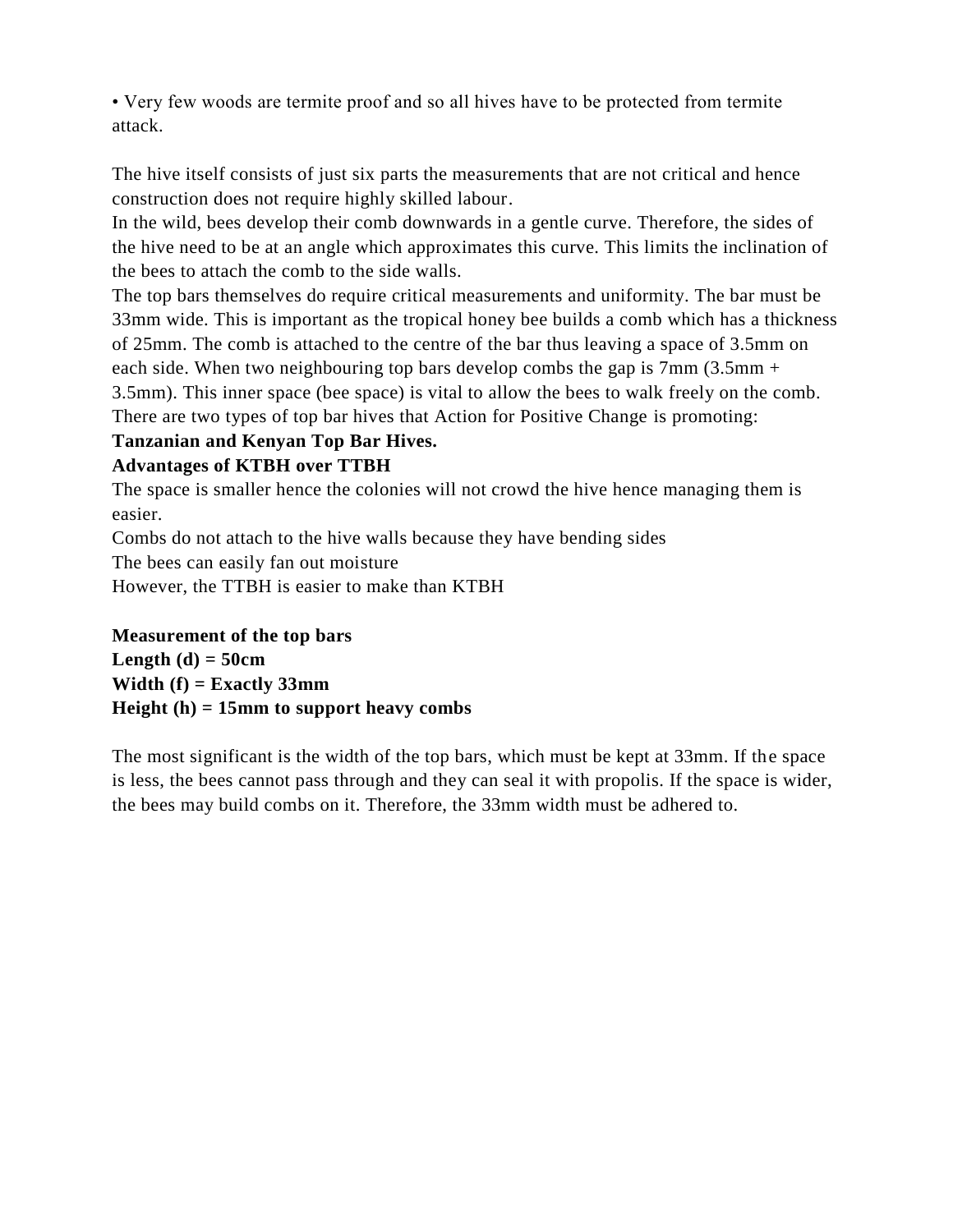#### **2. KENYAN TOP BAR HIVE**

Plan of the Kenyan Top bar hive



If hives are to be hung, make a hanging block to balance the hives permanently when they are hanged.

Top bars should be made from high quality wood and they must be made very carefully so that they fit exactly into the hive.

You have to put a *starter strip* along the middle line of every top bar otherwise the bees would have no line for starting the combs.

If you have to apply on the middle of the top bars, you must expose them together with clean beeswax to the sun, fire or make it molten.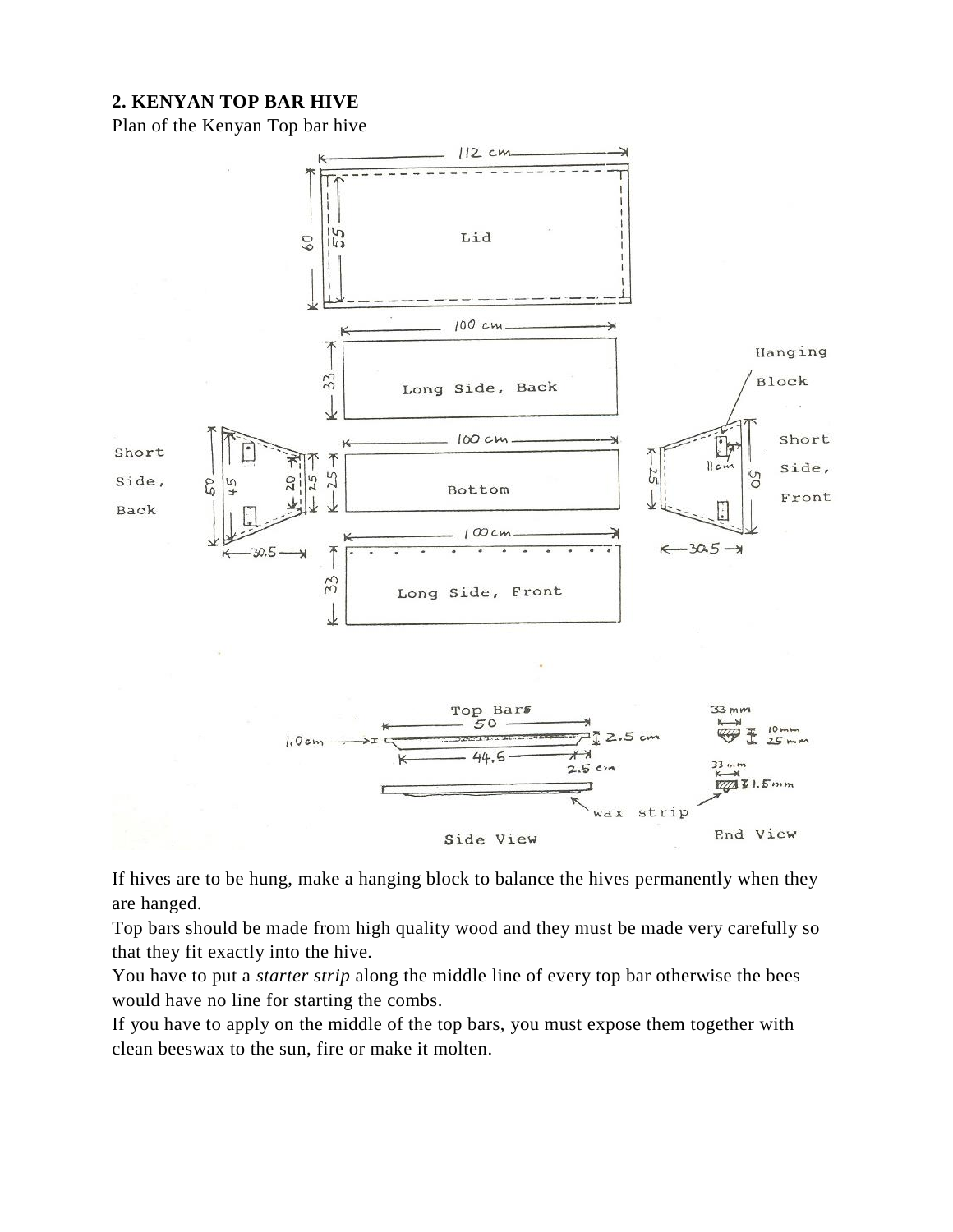#### **LID**

The lid protects the top bars underneath. A flat top lid can easily be made by using the dimensions above. It can be covered with galvanised sheet metal, tar paper, or other water proof materials.

To assist ventilation on the top bars, the lid can be lifted a bit by putting sticks on the top bar so that the lid is placed on it.

If it is a lid metal or tar paper or others, you must help the temperature in the hives by placing a thick layer of grass on top of the lid. This protects it from cold and heat.

#### **PAINTING**

The outside of the wood can be painted with light coloured exterior paint to protect the wood from weathering (decaying or rotting) quickly. It is recommended to first paint the hive with water paint outside only so as to get a good penetration possibly two coats. Paint should not be applied on the inside of the hive because other than that it is more expensive; the unpainted wood will absorb moisture generated by the colony. The bees themselves coat the inner surface with a thin layer of propolis. Careful painting, and observance of all the manufacturers instructions will ensure proper protection for the hive. For better results two coats of water paint should be applied before oil –based (enamel) is applied.

#### **How to hang the hive**

You can place your hive off the ground on a wooden, rock, brick stand or on live stands. Stands should be made strong and must hold the hive in a level position.

The hive can also be hung: By a wire between two trees From a branch



*An occupied hive. Notice the shade and protection from the sun and strong winds.*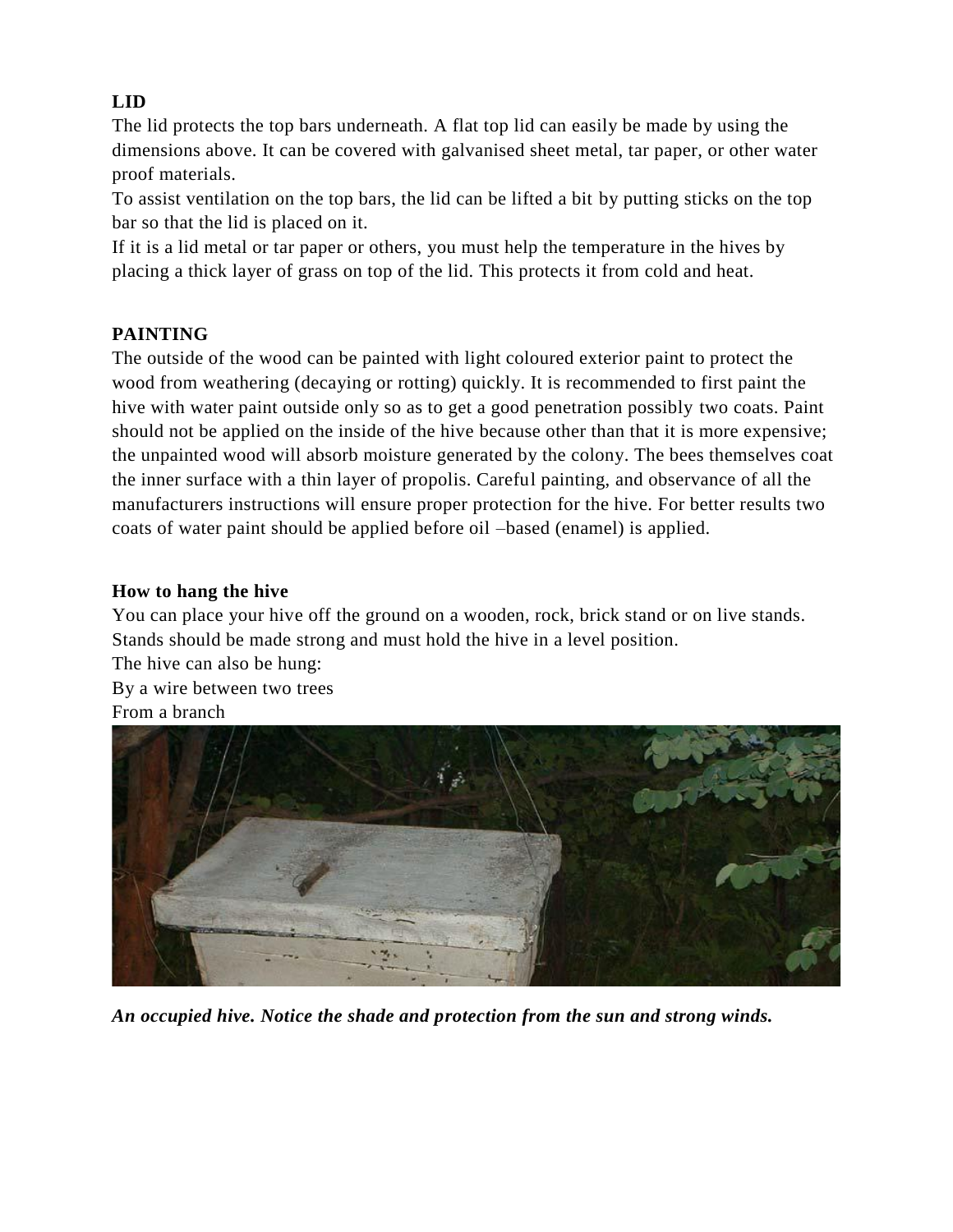

*An apiary with hives properly hanged with wires***. Of special importance is the height at which you should place the hive. You place your hive at your chest height for easier handling of bees.** 

Top bar hives if possible should be made from light, well-seasoned, good quality wood. The wood should not have a strong smell. The parts of the hive can be glued together with water-resistant glue before carefully nailing the hive.

#### **HOW TO PREPARE A NEW HIVE**

You can prepare the hive so that the bees can accept it by rubbing either of the following substance (or a mixture of both) on the inside of the hive:

- **Propolis**
- **Beeswax**

Before using them, you can soften it in **hot water**, near **fire** or in the **sun.**

#### **WHERE TO SET UP AN APIARY**

It is well known that bees can be kept anywhere. However, if the interest is to increase honey yields and profit margin, the place where hives are placed is paramount to the beekeeper

African bees are defensive in nature hence they must be kept away from the public or a place where they cannot sting anyone. Bees also require food sources that are *nectar* and *pollen* therefore they must be able to find their food sources within their vicinity – at least 2km. While bees can fly many kilometers to look for the food, this is uneconomical when it comes to honey production. The shorter the distance for the bees the more they collect the food.

The apiary must have good air drainage (good air circulation). This means it must have a good airflow. The hives must be protected from strong wind, which may cause drifting of bees. It must also be protected from hot sun by providing a partial shade. Bees need water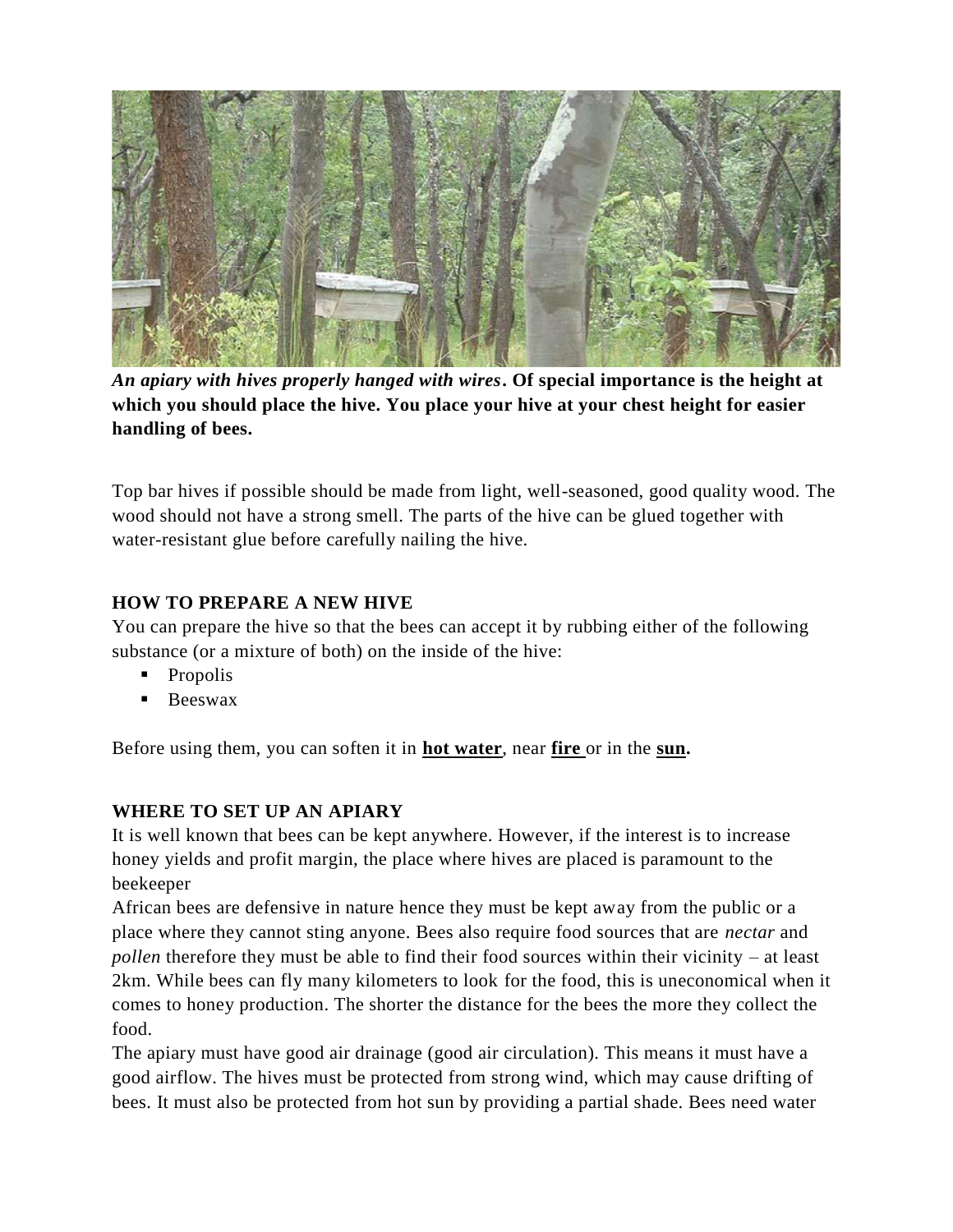and must be able to find the water within 500m. Sometimes water can be provided in containers and to prevent bees from drowning, sticks or stones can be provided for landing and taking off of bees.

To protect the hives from ants and termites, no weeds must be allowed to grow around the hive as they form the bridge for the ants to reach the hive. The scent from weeding usually upset the bees; hence the apiary must be well prepared in advance. During dry spell, a firebreak can be made around the apiary to prevent the hives from being burnt. The apiary must be kept clean and tidy all the time.

#### **SECTION 4**

#### **HOW TO MOVE THE BEES INTO A NEW HIVE**

#### *Capturing a swarm*

If bees sometimes do not occupy the hive on their own, they have to be moved in the hive. Bees easily occupy hives when they are swarming. Swarming is a process of producing a new colony. Bees swarm for different reasons:

When they are overcrowded before the honey season, they will start swarming.

When the hive is destroyed, food sources or water become scarce

The sudden failure of the queen to lay eggs, a hot or poorly ventilated beehive, lack of space for egg laying and honey storage

Swarm may be found hanging on tree or under hangs of buildings. Once you have located a swarm, it should be caught immediately and transferred to a hive. Brush or shake the bees off into the basket, empty calabash or a cardboard box. Then, shake the bees into the empty new hive.



*A beekeeper capturing the swarm wearing protective clothing. After capturing, the swarm can be transferred into the beehive*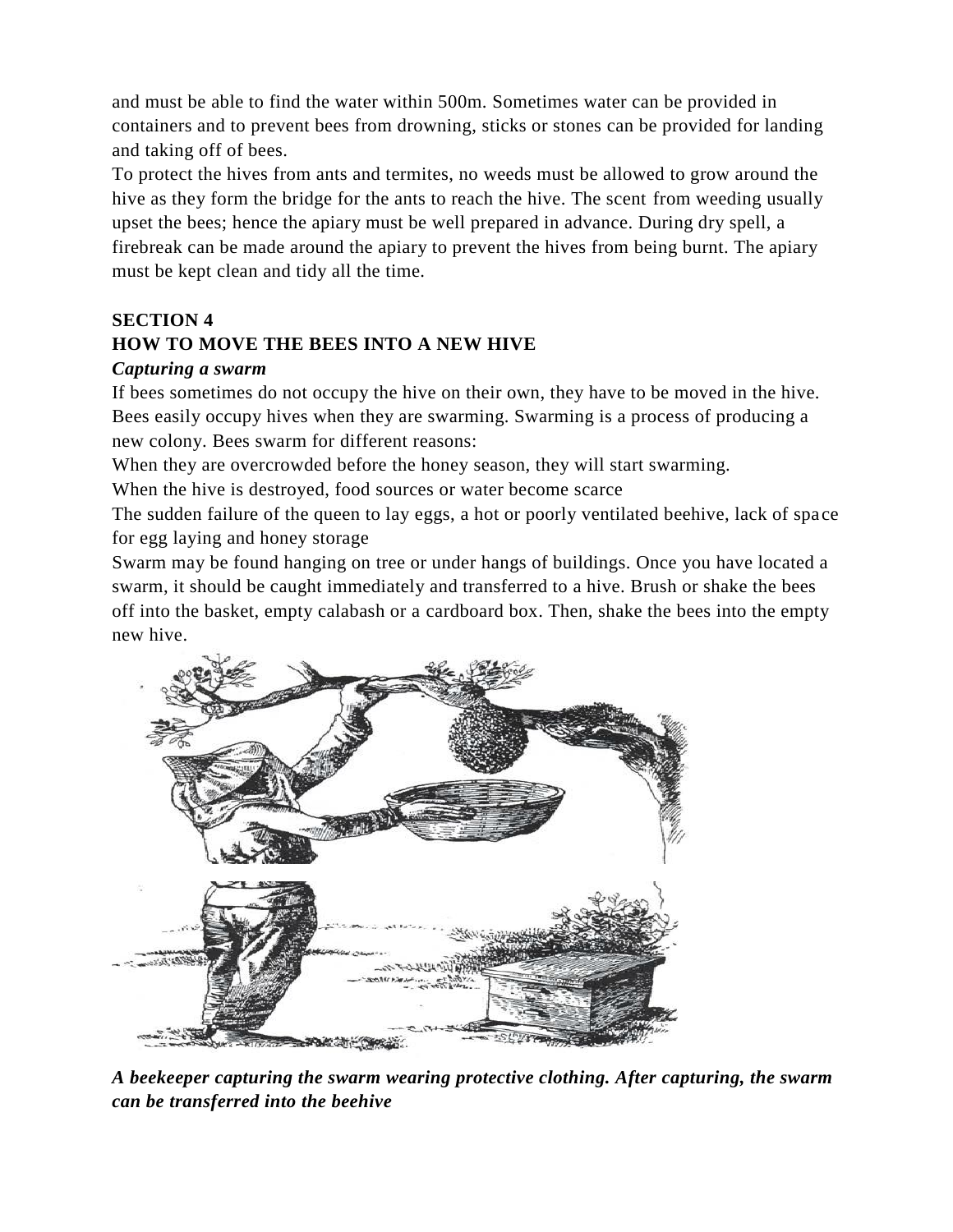Unless forced from their home ruthlessly, bees in a swarm rarely sting. However, to make the transfer safe, NEVER brush the bees without smoking but have a veil and smoker ready. After the swarm has been captured, it must be shaken into the new hive and be left undisturbed for a few days. Shortly, the bees will settle down and start storing the food and caring for the young ones. Bees can best be transferred during the honey season (swarming season). The swarming season is immediately during the dry spell after the rain season (probably February –May) and during the spring (August-November).

#### *Using bait hives*

A well-baited hive can be placed high on a tree or on a roof. As soon as the swarm has taken occupation of the hive, the bees will begin to orient themselves on the position of the hive. It is therefore advisable to place the hive in its desired place the very day that the swarm has taken occupation of it. If the hive has already been occupied for some days, the bees will already have oriented themselves to the hive. The hive can then only be moved over long distances and some weeks later it can be moved back to the desired place.

It is very expensive to make a swarm box hence other innovations can employed like card boxes, baskets, gourds.



*A swarm box or trap hive is hung high on the tree to trap the bees. After occupation, the bees can be transferred into the main (big) hive.*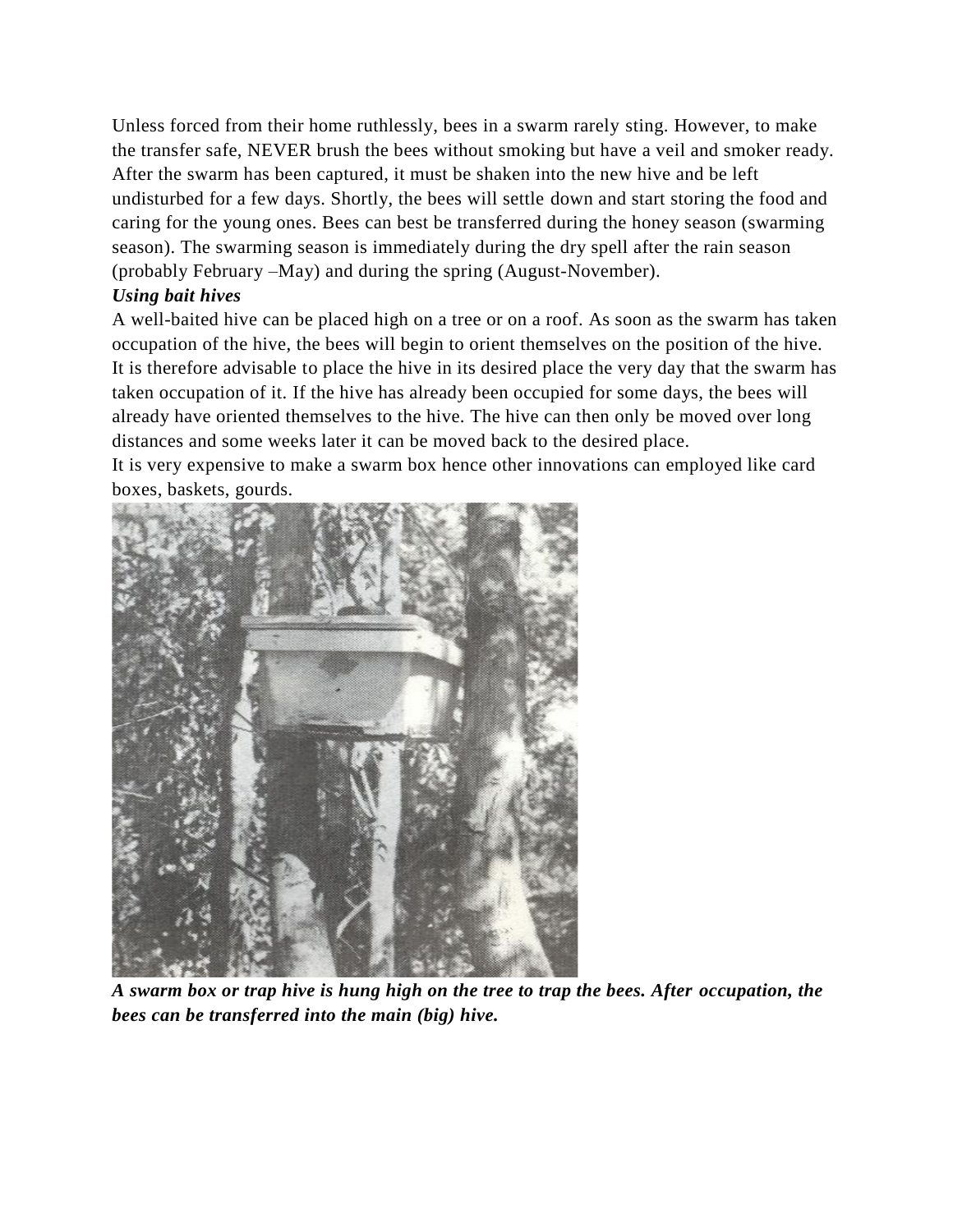#### **INSPECTING THE COLONY**

The best time for inspecting the colony is a bright, sunny day when the bees are working normally. Bees should not be disturbed on cold, rainy, or windy days or at night. When inspecting the colony, light the smoker and approach the hive from the side to avoid blocking the bees' entrance. Smoke a bit on the entrance holes especially the busiest. Lift the lid and smoke on the surface and place back the lid. Then it should be removed after a short time and placed upside down. The top bars should be loosened part with the knife, taken out, and examined one by one. The top bars should be handled carefully and always holds the combs vertically to avoid them breaking as shown below.

As you inspect the colony, always be mindful of the queen. The top bar where she may be located must be put back as soon as possible as losing the queen would be tantamount to murdering the colony. Therefore, the top bars must be handled with care and they should be no crushing of bees. ALWAYS smoke reasonably after inspecting each top bar to calm the bees.

After you have finished the inspection of the top bars, return all the hive parts to their original positions in the same order as they were taken to maintain the structure of the brood nest. Movable top bars soften the job of checking of combs in a hive as each can be lifted and turned around. While inspecting the hive, all the pest and insects must be removed.

#### **HOW TO MAKE MORE HONEY FROM A COLONY**

As Beekeeping producer groups, we must learn many ways of increasing the production of honey with our hives. Experience can make us be aware of the many ways. This manual prescribes some of the ways that can be done to make beekeeping a success.

#### **1. Locate the hives properly.**

Always place your hive near good sources of nectar, pollen, and water. In the Luangwa valley, some of the bee tree are: *Musangu, Munga-utuba, mungobe, and Chimphakasa*. In plateau areas like Chipata, *Musamba, Kamphoni* etc are good sources.

The supply of water should be within 500m from the apiary (a place where bees are kept in man-made homes or hives). If water sources are scarce, you can provide a shallow water container with taking-off and landing stick or else the bees may be drowning in the water. The hives should be protected from wind and hard rains by placing it where these would be reduced.

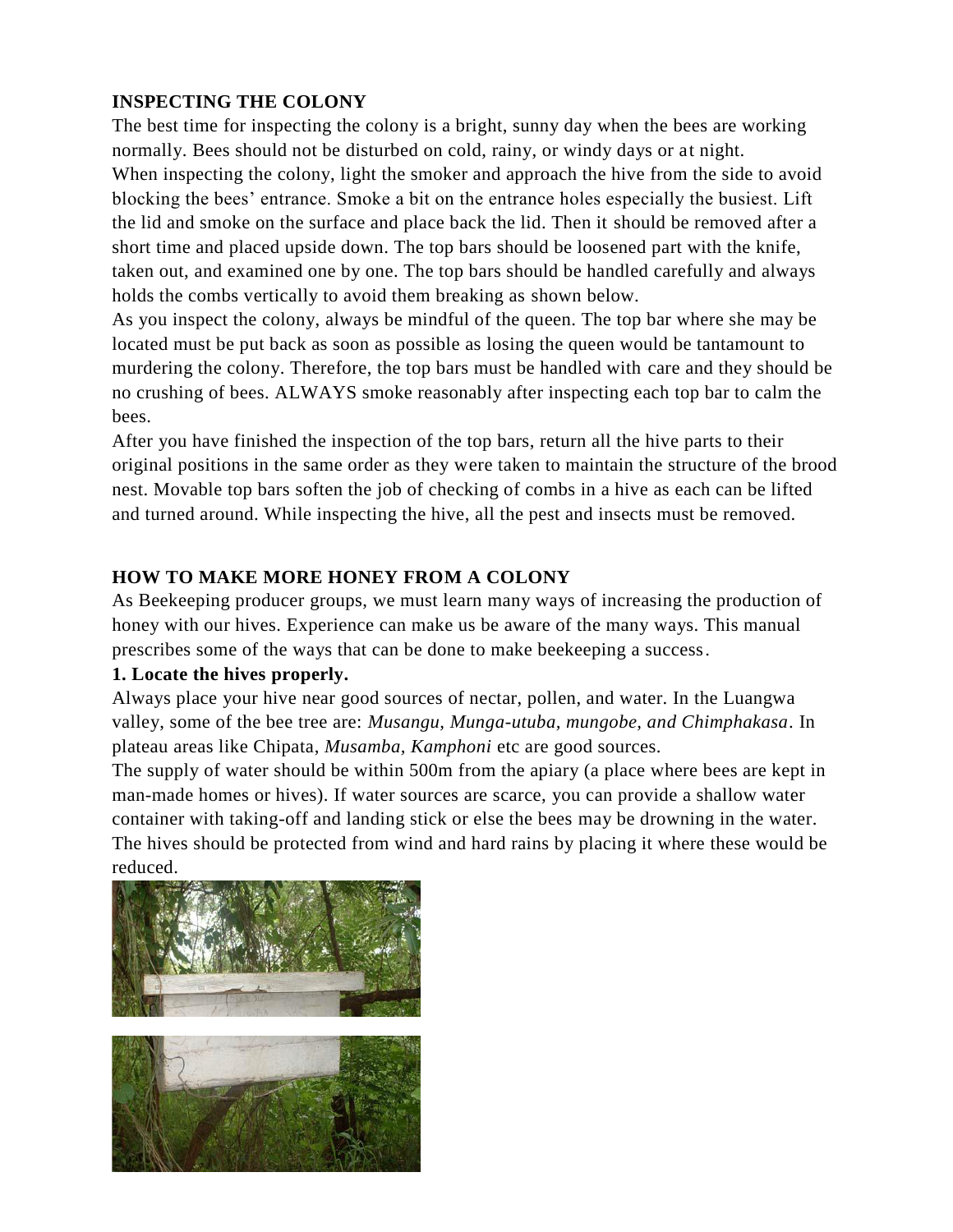#### *Protect the hives from strong winds and sun!*

#### **2. Inspecting the colony:**

The colonies must be inspected every month. Why? For you to get a good harvest you must look after your field (Hive) by checking the progress inside. Whenever you check your hive, see the supply of honey and pollen, the population and the condition of the queen and brood. Action for Positive Change has designed a data form (Note shown in this Manual) for its producer group to fill and keep record of the progress for their hives. Do NOT check the hive when it is very cold or raining.

#### **BASIC MANAGEMENT**

Once the hive is occupied and the bees are busy, then the following simple basics must adhered to:

- Do not stand in the flight path of the bees
- Work quietly without excessive talking or drumming noises
- Work quickly but smoothly. Remove lid carefully and puff smoke gently around the entrance of the hive
- Remove a few empty bars to create a gap at one end of the hive. This should not disturb the bees. Thereafter, remove one bar at a time. Smoke the gap gently and hold the bar vertically so as not to break off the comb.
- Keep the bars in the same order and try not to squash any bees when replacing them in the hive. Squashed bees release a smell (alarm pheromone) that sets other bees on the attack.
- Do not visit the hive in the warm part of the day about six o'clock in the evening is a good time.
- Do not try and work with too many hives at any one time. Certainly for not more than 45 minutes in an apiary as bees from the first hive worked on will be agitated and start attack which will lead to further commotion amongst all the bees.
- Always wear light coloured clothes. Ideally protective clothing should be worn, especially a veil to protect the eyes and face.
- Make sure the top bars are pushed together as they are replaced, so that no gaps exist. Finally, gently replace the lid on the hive.
- Always keep the grass cut and the area around the hive tidy.

#### **SECTION 5**

#### **CROPPING SEASONS**

In Zambia, we usually have two seasons for harvesting honey: April/ May/ June and October, November, December seasons.

#### **CROPPING OF HONEY FROM TOP BAR HIVES**

As a good beekeeper, you must know proper cropping of your crops (honey) so as not to waste. Quality honey begins at harvesting and fetch at high price commercially.

To ensure quality, the beekeeper must harvest the honey using plastic containers, smokers, smoking materials, knife, and protective clothings (veil, overall, boot, socks).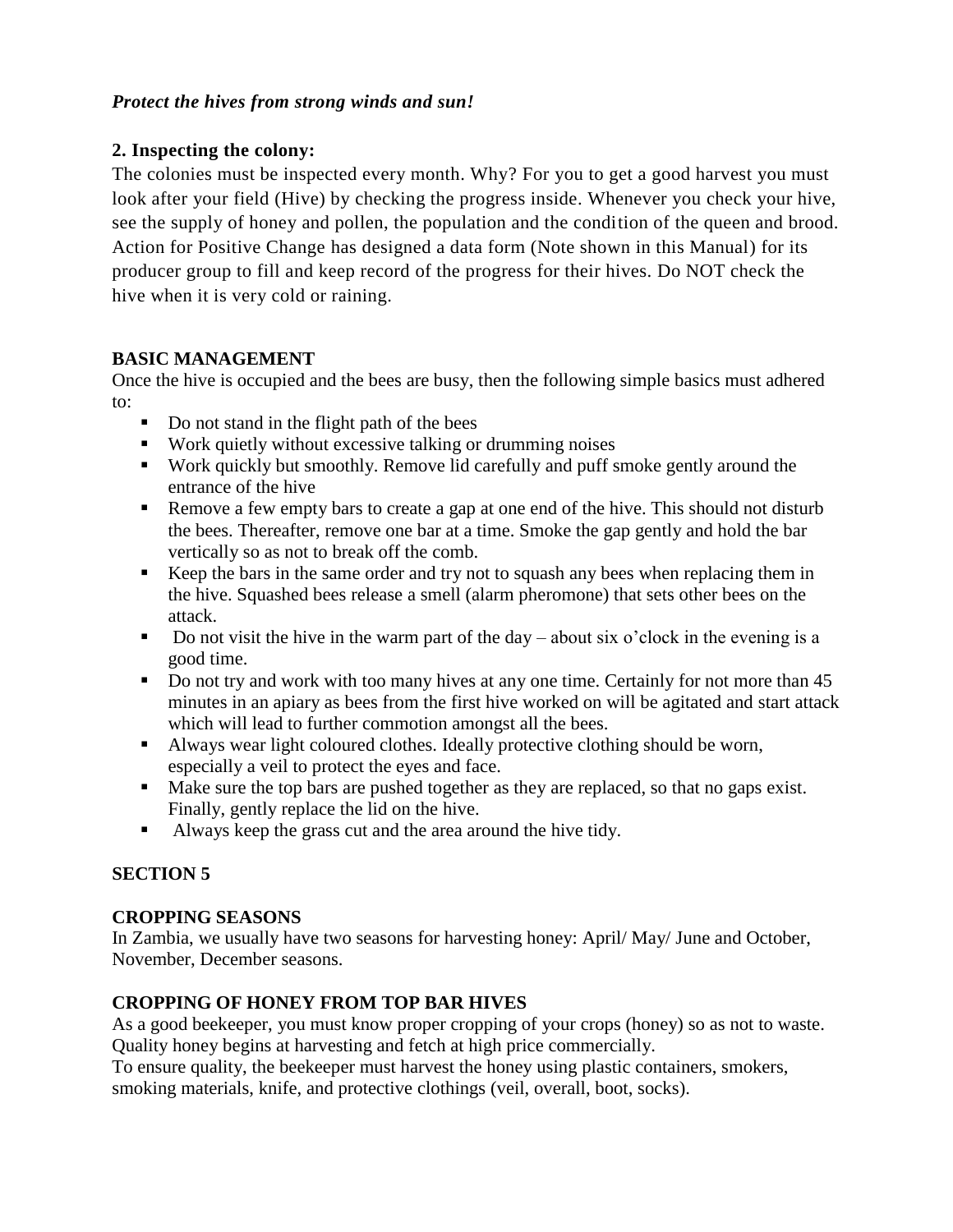It is very important to check the hive before starting harvesting. Only combs that are either fully or half sealed must be harvested.

If possible select comb that are sealed with wax, as it does not ferment quickly because it has fully ripened and does not contain any water.

When harvesting the crops, you must hold the combs vertically so that they are not broken. The top bar must be held over a clean container and cut the entire comb but leaving a 1 cm strip, which will serve as an orientation line that bees would be following when making a new comb. As you harvest the combs, remove the propolis on the sides of top bars before placing them back. Propolis is highly needed for future *baiting* (planting) of hives and must stored safely. Continue cropping ripe honey till you notice a large portion of pollen. This large portion is cut off and put it in a second grade container. It is a sign that the brood nest is near. Do not harvest a brood comb even it contains a lot of honey as this affect the labour force in the hive. You should not overcrop as bees may swarm. *Please leave at least 8 combs that will serve as food for bees during the nectarless season.* 

Put the combs with unripe honey immediately behind the last brood or pollen comb and then the harvested top bars outside. This allows **easier movements** of the queen and easier building up of combs from the central part.

#### **CROPPING FROM THE LOG HIVE**

When harvesting from the log hive, you must smoke the brood and honey door. After smoking the hive, open the honey door and smoke to avoid bees troubling you.

The combs may either lie vertically or horizontally or both. Remove the combs and brush off the bees before putting it in a clean container. When you discover the brood, you must leave harvesting, as it is the future labour force which must not be disturbed.

#### **GRADING**

Immediately, after cropping you have to grade your comb honey before the combs get broken in the cropping container.

Select all the combs which are **light** in colour and which have mostly sealed honey. Pick off any bees and any dirt, and put the combs into the first grade container.

All the very **dark combs** and combs containing plenty of pollen cells or unsealed honey have to be put into a separate container. They are second grade honey combs. Clean them as well. This grade ferments quickly and must be consumed by the local market. The container with the first grade must be closed tightly.

#### **Difference between the high grade and low grade**

Comb honey can easily be distinguished just by observation. The low-grade honey contains *pollen and is darkish, yellowish and thickish* while combs, which *are white or light* in colour, or *mostly sealed* with honey is the first grade.

For quality honey it has to be separated when cropping before they got broken in the cropping container. The honey must not be smoked after cropping otherwise it may be contaminated. Do not expose honey to water, rain, sun, heat, etc. Remove all impurities like dead bees, grass, or foreign materials. Do not crop during rainy weather. The honey draws moisture from the air and gets watery.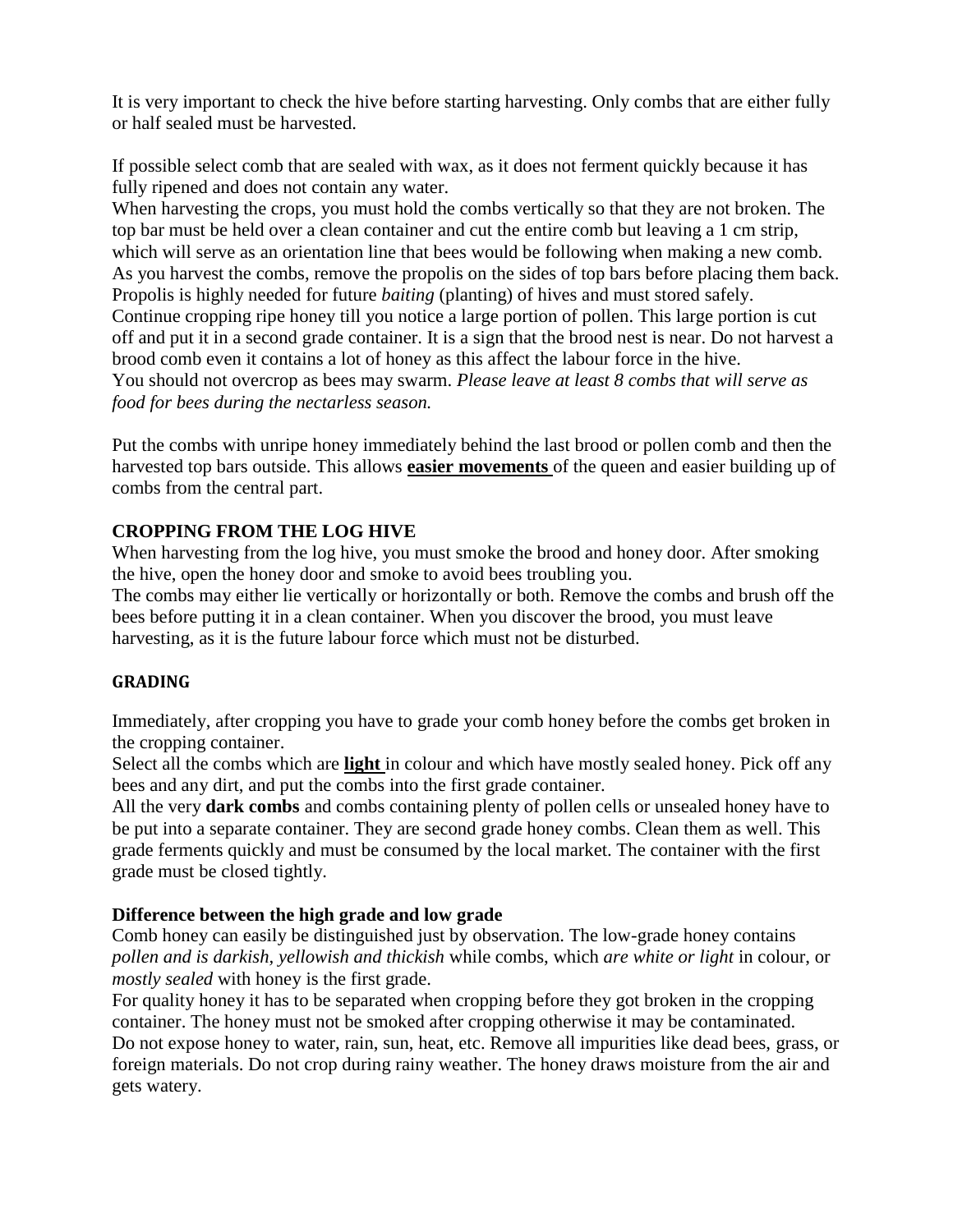#### **SECTION 6**

#### **PROCESSING AND EXTRACTION OF HONEY AND WAX**

Comb honey is processed by using the honey presser. The method is less expensive and more economical than the traditional methods which are very wastefull. The following are taken to press out honey from the combs:

*STEP 1*: Put wire gauze on the honey press basin and add good amount of comb honey on it, then cover it with the wire gauze. The first wire gauze acts like a strainer so that only liquid honey passes. The last (cover) wire gauze prevents the clamp from sticking to it and work is much easier.

*STEP 2:* To press honey, rotate the pressing clamp clockwise till the honey stops dripping.

*STEP 3:* Put fresh amount of honey on the honey press basin and repeat the procedure. You may need to do this 2 or 3 time before removing the pressed combs from the basin. Remove the pressed combs (which contains wax) by scraping it from the wire gauze with knife and place into container.

*STEP 4***:** Strain the honey using a clean white cloth stretched across a clean container. The process is very slow, but it ensures a clean container. The process is very slow, but it ensures that good quality honey is extracted.

The extracted honey is now ready to be bottled and for consumption. The second grade cannot be stored for a longer period as it ferments quickly but the first grade can be. The most efficient way to get honey out of the comb is to uncap, or remove the thin cells covers

with warm knife or spin out the liquid honey with honey extractor (picture). The honey extractor is made with a drum and basket fitting inside that holds 2 or 4 wooden frames. The honey is neatly recovered and the combs returned to the hive to be refilled with more honey.



*Pressing comb honey on the honey presser. The liquid honey is then passed on the white cotton cloth to obtain pure honey. The waste combs are processed into wax***.**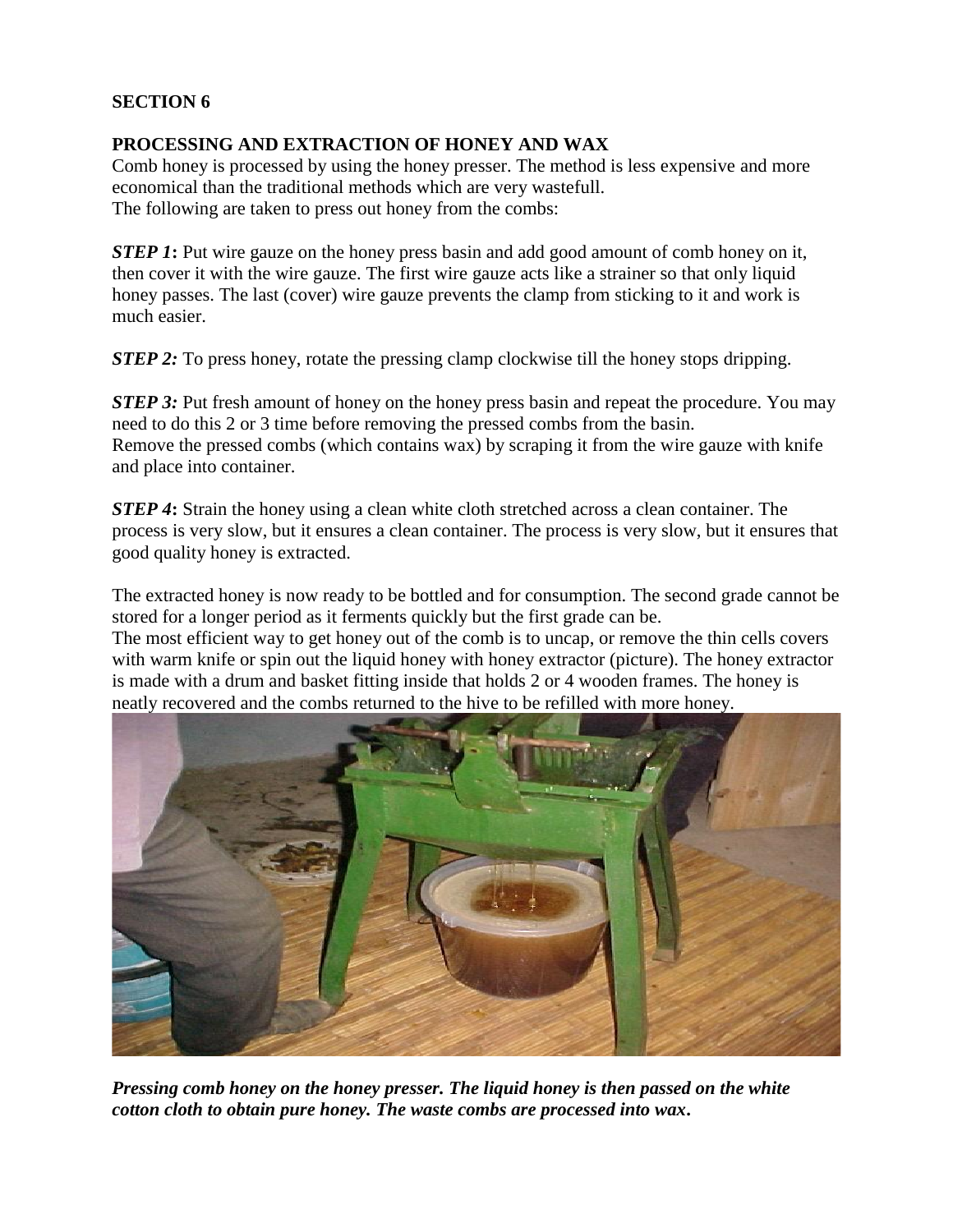#### **PROCESSING WAX**

The waste combs that remain can be made into wax and should not be thrown away. First, they are washed to remove the sugar from the combs then they are put into a pot of water over the fire. Stir till it mixes forming porridge. Do not allow it to reach the boiling point as the wax on top can burn.

Sieve the mixture using a sack or mesh wire and leave it to cool till overnight. The wax will settle on top and can be taken out.

For commercial purposes, wax can still be processed further and then passing it on the cotton cloth.

#### **Wax is used for:**

- $\blacksquare$  In the making of lotion
- Making of candles
- Baiting in beehives
- Cosmetic purposes
- Making of polish

#### **SECTION 7**

#### **BEEKEEPING EQUIPMENTS**

For Beekeeping to be successful, the beekeeper will need following necessary equipments in order to work with the bees confidently.



A **veil**, which is basically a cylinder made of net is used to keep aggressive bees away from the face and eyes.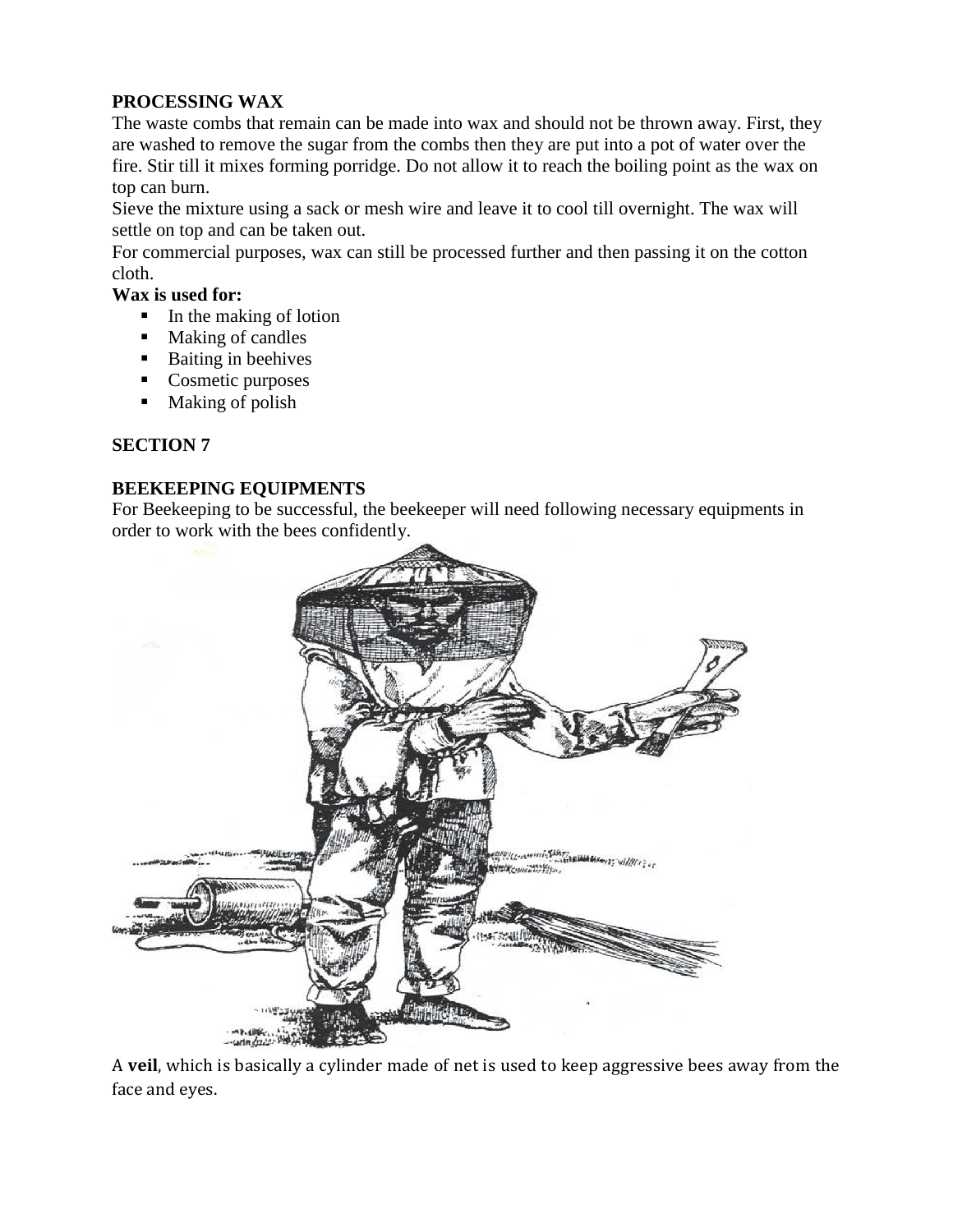**Overalls** preferably white in colour should be worn to provide body protection.

**Gloves:** These are to protect the hands from bee stings. They must be made from soft leather or canvas type cloth.

#### Smoker: **The most valuable tool for working with the bees. It is used to distract the bees. When worker bees smell smoke, they fill themselves with honey. It is difficult for a bee with a full stomach to sting because it cannot double up.**

The best material for use in smokers is old, dry sacking or rotten wood, since these burn slowly and give off cool smoke. Rags, cotton waste, wood shavings, cow dung, elephant dung (generally herbivore dung), dried corn cobs, and dry leaves also make good fuel for the smoker. An open smoker can be made for example from a fruit tin, engine oil. A handle has to be attached to the top side because the tin becomes hot. Make holes in the bottom for air inlet. Attach three or four supports to the bottom.

**Hive tool /knife:** This helps to loosen the top bars which have been glued together by the bees. A piece of hard metal, crowbar like, bent at one end and sharp at the other end will do. You can also use the knife or screw driver.

**Bee brush:** It is used to sweep the bees from the combs. You can use a small, oblong brush, strong feather or the whole wing of a bird.

#### **SECTION 8**

#### **A SIMPLE EXPLAINATION OF BEEKEEPING TERMS**

**APIARY:** A place with at least one or more colonies.

**BEEMILK (royal jelly):** Special secretion produced by young bees (nurse bee) rich in protein, fed to young larvae, the queen larvae and the queen.

**BEESWAX:** The building material for combs, produced in special glands of young bees.

**BROOD COMB:** A comb containing cells mainly filled with brood.

**BROOD:** Collective name for the eggs, larvae and pupae.

**CAPPED BROOD:** Cells closed by a thin layer of wax and pollen under which mature larvae change into pupae.

**CELLS:** The little hexagonal sections on both sides of the comb containing brood, pollen or honey.

**BEE COLONY:** This is a complete biological unit and normally consists of one queen, thousand of workers, a few drones and combs which may consists of honey, pollen, and/ or brood.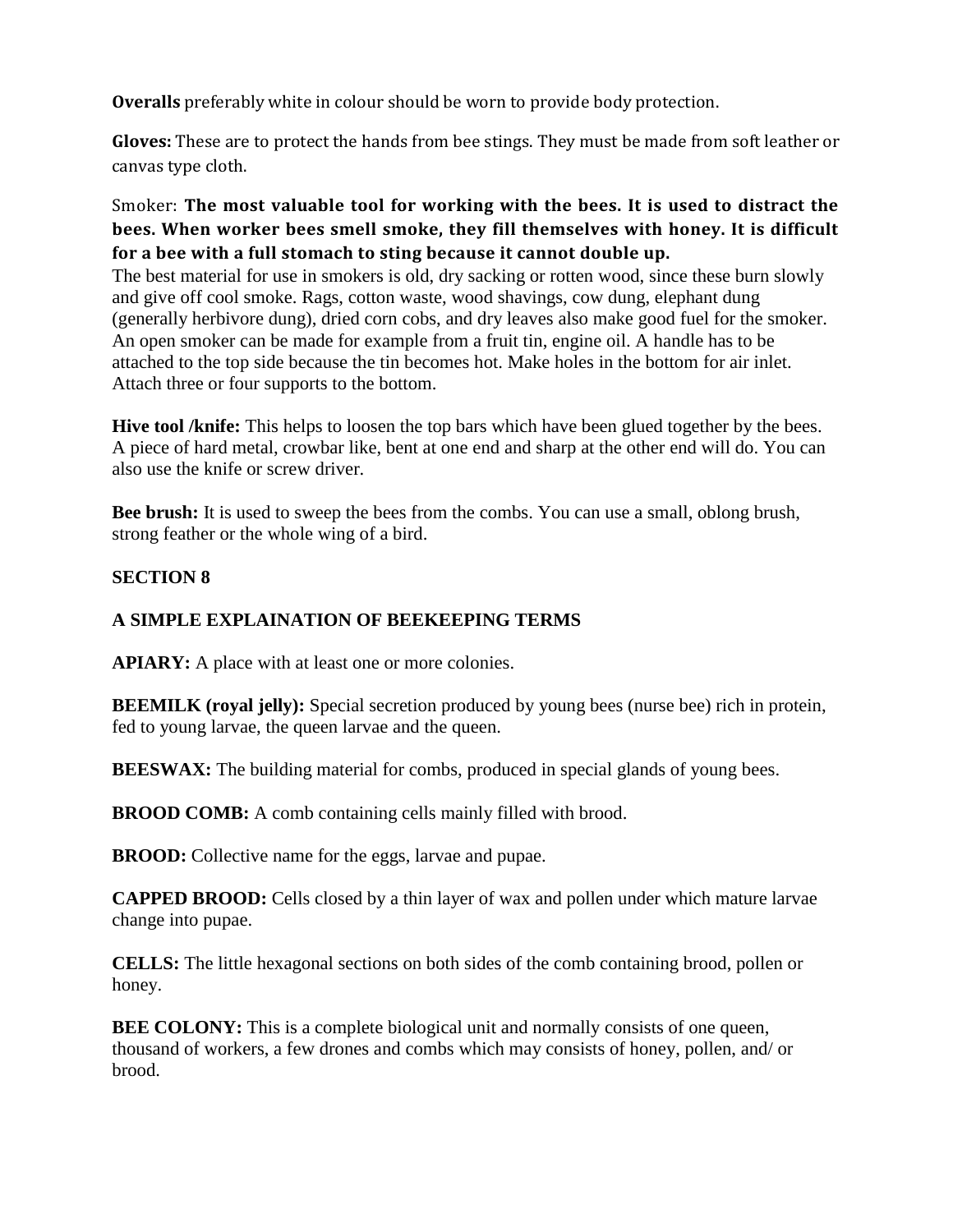**COMB:** A hanging sheet of wax with cells on both sides.

**DRONES:** The male bees which develop from unfertilized eggs.

**DRONE BROOD:** Eggs, larvae and pupae of drones.

**FORAGING:** The collecting of pollen, nectar and water by bees.

**HIVE:** An artificial shelter for the bees.

**HONEY:** Sugary liquid made from nectar, which is split up into more palatable sugars within the honey stomach of the workers and is further processed in the cells.

**HONEY COMB:** A comb containing only honey.

**HONEY STOMACH:** The front part of a bee's stomach, used to transport nectar and to change the nectar partially into honey.

**HOUSE BEES:** The young bees in a colony which have not yet started foraging.

LARVA: In the life cycle of insects generally an egg hatches into larva, then changes pupa from which the adult insect emerges. Larva (plural) of the bees are legs and white, looking like fat curled worms.

**MATING FLIGHT:** The flight the queen takes for mating.

**NECTAR:** The sweet juice which is produced by flowers to attract insects in order to get pollinated

**ORIENTATION FLIGHT:** Flight made by the workers and queens to familiarize themselves with the land marks around the hive so that they do not get lost.

**POLLEN:** The brightly coloured powder produced abundantly by flowers, rich in protein, fat, minerals, vitamins. Good for rearing brood. Also important part of the diet for adult bees.

**POLLINATION:** The transfer of pollen from the male parts of a flower to the female parts of another flower (of the same species). Pollination is essential for the development of fruit and seeds. Bees pollinate flowers whilst searching for food.

**PROPOLIS:** Sealing material collected by the bees mainly out of plant gums. Also used to make the entrances smaller for the protection of the colony. It is collected from the sticky buds, resin drops on tree trunks and branches. It is transported to the hive using the hind legs.

**PRIME SWARM:** The first swarm to leave a strong overcrowded colony together with the old queen.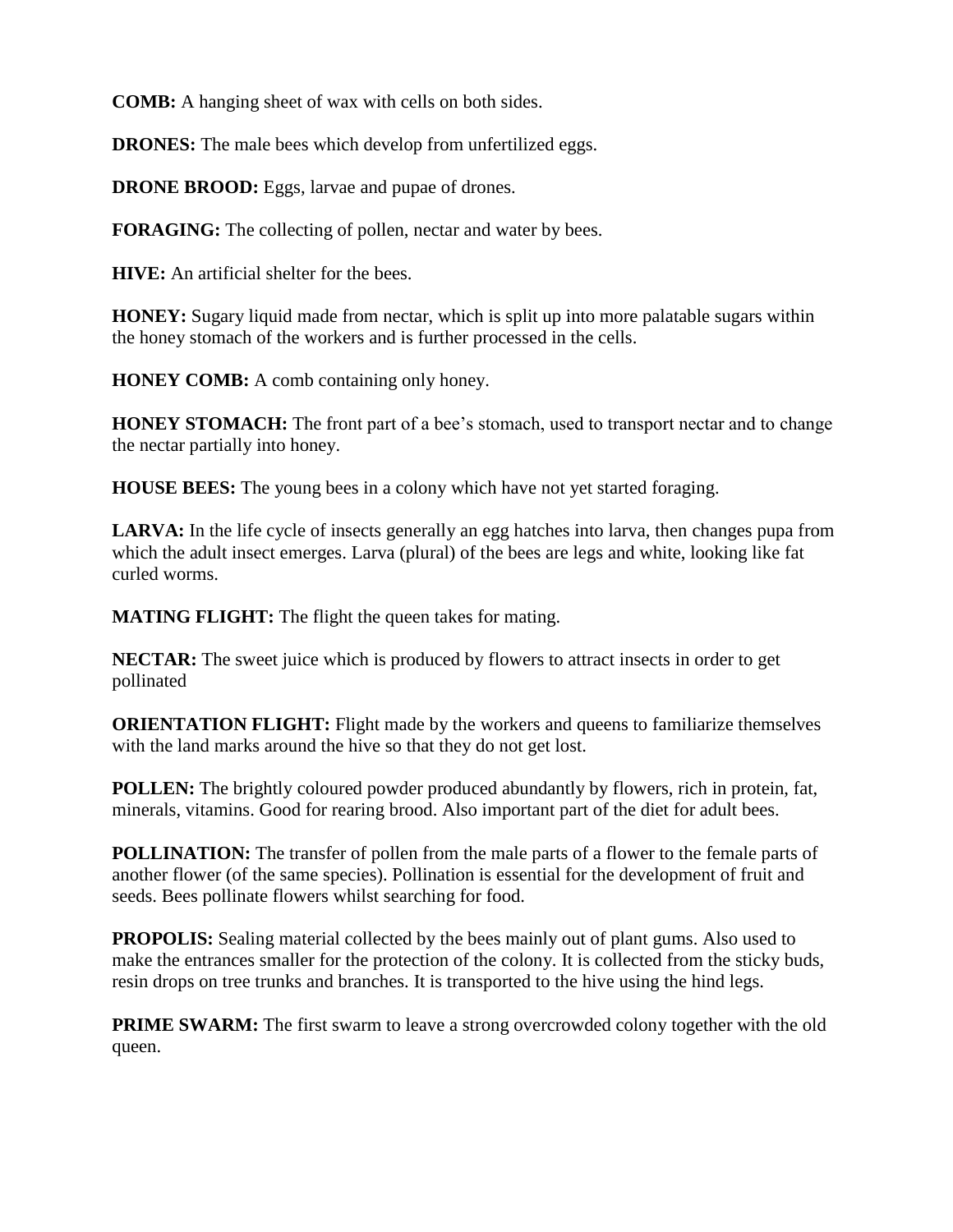**PUPA:** A stage in the development of the bee between the larva and the mature insect. Pupae (plural) do not eat. They change into adult bees within the silky cocoons spun by the larvae.

**QUEEN:** The mother of the colony and the only female capable of laying fertilized eggs.

**QUEEN CELL:** The special large cell, shaped like a peanut pod, in which the queen larvae develops.

**SEALED COLONY:** This is ripe honey which has been thickened by the bees (moisture removed) and capped with wax.

**BEESWAX:** The building material for the combs produced in special glands of young workers.

**WORKER BEE:** Under-developed female. Smallest and most numerous bee in the colony, responsible for organization and all the work.

Prepared By: Fackson Zulu. Programmes Manager. Action for Positive Change, Chipata, Zambia. Email: [apczambia@gmail.com](mailto:apczambia@gmail.com) or [action4poschange@yahoo.com](mailto:action4poschange@yahoo.com) Tel: +260-216-222-454. Cell: +260-977-401-291.